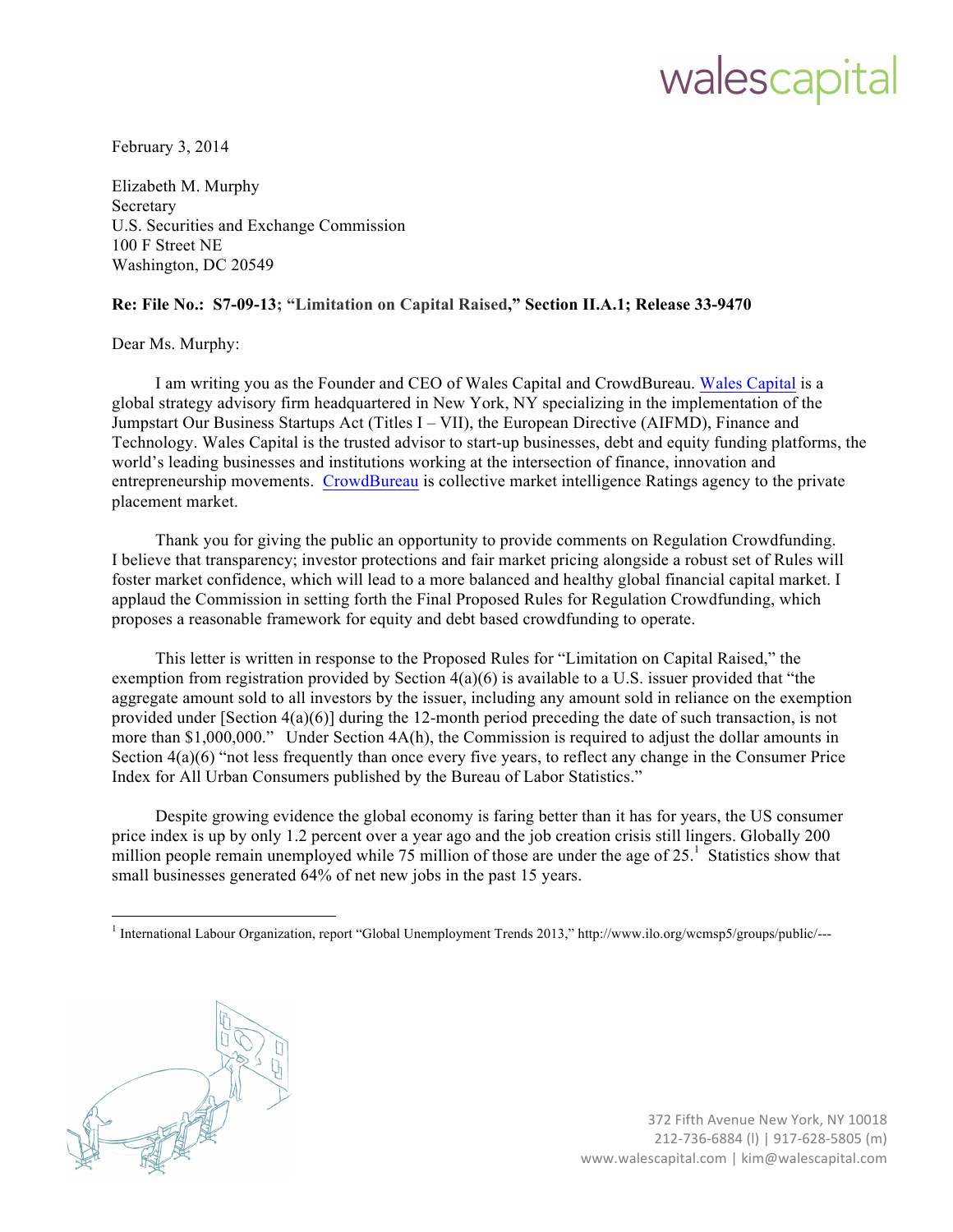## walescapital

 The JOBS Act was enacted to spur capital formation and job creation and to help small businesses tap and create jobs. One of the most important pillars of sustainability for a small business is having enough money. Enforcing the \$1,000,000 investment limitation for non-accredited investors should remain effective and assures that investor protections are maintained. However, we strongly encourage excluding accredited may steer them away from these types of offerings, which becomes counter-productive too bolstering early stage company growth. into that economic power by providing entrepreneurs across the country with the resources they need to grow investors from the investment limitations. Setting limits for accredited investments in crowdfund investments

 final rules in place for Regulation D Rule 506(c) are different and may prove problematic for the entrepreneur complying with the rules. There are two immediate concerns: 1) Crowdfunding offerings must be posted on a registered funding portal and in all instances the issuer must point investors back to the funding portal to get Regulation D Rule 506(c) deals can be advertised without limitation; 2) Crowdfunding offerings are for both accredited and non-accredited investors versus Regulation D Rule 506(c) is only for the accredited investor. Expecting an entrepreneur of a small business to adhere to and comply with the rules to effectively run concurrent campaigns could prove challenging to all involved, entrepreneurs, investors and registered funding I appreciate that the proposed rules allow concurrent offerings and there are many positive reasons why this should become a final rule. However, the proposed rules that apply for crowdfunding offerings versus the information about and gain insight into the deal; general solicitation and advertising is not permissible versus portals.

 Recognizing that the JOBS Act was enacted in early 2012 and by the time the final rules go live in late 2014 or early 2015, three of the five years under Section 4A(h), that requires the Commission to adjust the dollar amounts in Section 4(a)(6) to reflect any change in the Consumer Price Index will have passed. Henceforth, raising the limitation on capital raised from \$1 million to \$5 million offers benefits to the entrepreneur, investors, and registered funding portals as the economy strengthens:

- expand use of proceeds runway before needing to seek additional funding resulting in focus on building the business and not raising more capital in the early – mid stages; c) limits compliance exposure to entrepreneur when running a concurrent Crowdfunding and Regulation D Rule 506(c) 1. Entrepreneur: a) limit expense exposure to the \$1 million limit net fees charged by the intermediary that will be inherent in running concurrent offerings; b) allows the entrepreneur greater flexibility to offering.
- 2. Investors: a) minimize risk exposure to use of proceeds as with a smaller raise, no sooner than the money is raised, the entrepreneur is out raising money again; b) allows accredited investor exposure to early stage companies for investment opportunities while maintaining investor protections for nonaccredited investors.
- 3. Registered Funding Portal: a) limit requirement to partnering with Broker Dealers for offerings greater than \$1,000,000; b) increases revenue opportunity and potential for greater sustainability model.



372 Fifth Avenue New York, NY 10018 212-736-6884 (l) | 917-628-5805 (m) www.walescapital.com | kim@walescapital.com